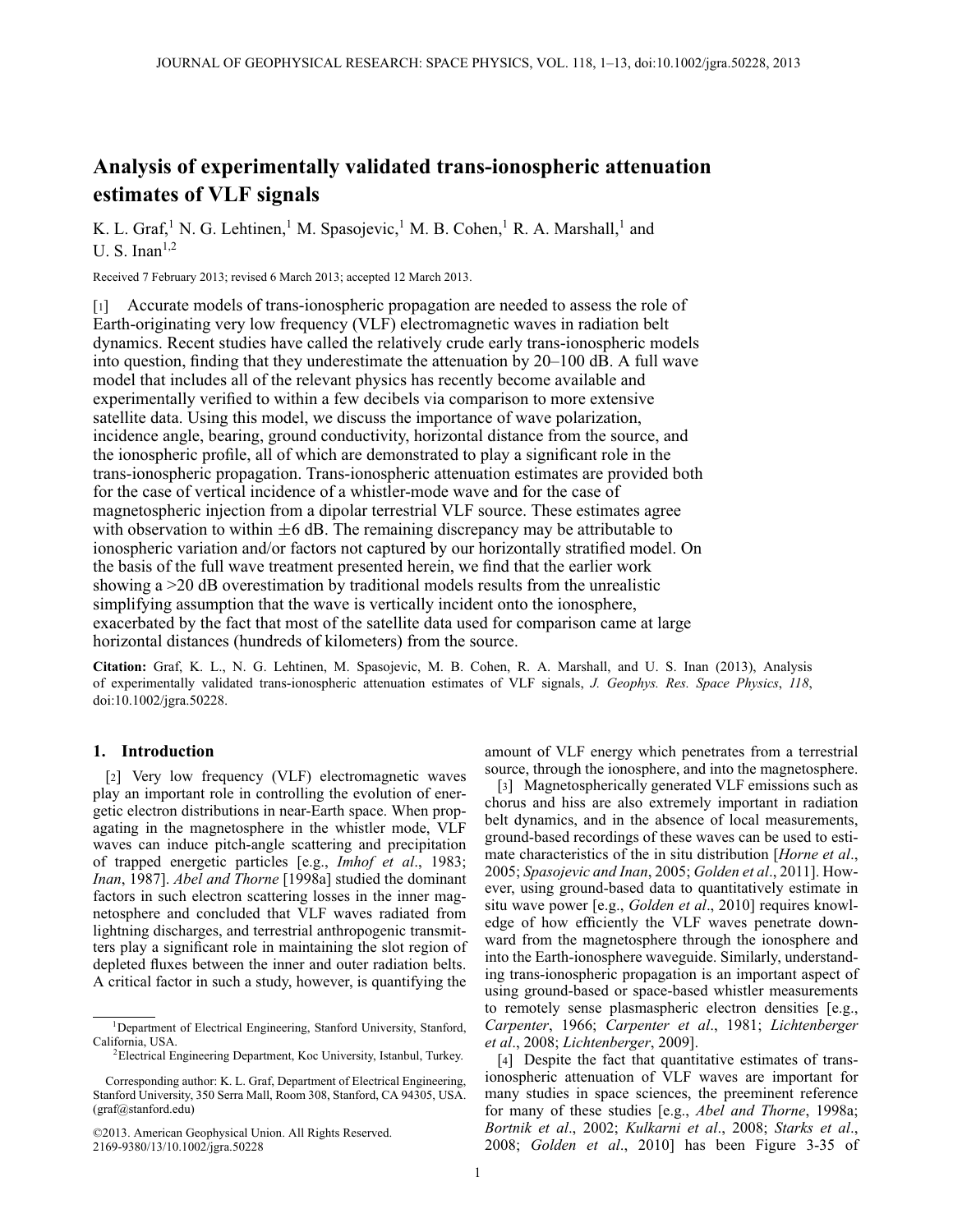*[Helliwell](#page-12-9)* [1965]. The trans-ionospheric absorption estimates of *[Helliwell](#page-12-9)* [1965] were presented at the time with several known caveats, and recent in situ satellite observations [e.g., *Starks et al*., [2008\]](#page-12-8) have further questioned their validity. Helliwell presented the total trans-ionospheric absorption of an electromagnetic whistler-mode wave through the ionosphere as a function of geomagnetic latitude for representative frequency and day/night conditions. Helliwell made simplifying approximations to facilitate the numerical computation of these curves, and they were originally intended only for midlatitude and high-latitude analysis of whistlermode waves incident upon the ionosphere with their wave normals within the cone of transmission [*Helliwell*, [1965,](#page-12-9) section 3.7]. *[Inan et al.](#page-12-10)* [1984] combined the waveguide power model developed by *Crary* [\[1961\]](#page-11-6) with Helliwell's trans-ionospheric absorption curves to estimate transmitter power above the ionosphere. *[Starks et al.](#page-12-8)* [2008] combined this approach with the Air Force Research Laboratory's VLF Propagation Code to produce a three-dimensional model for illumination of the plasmasphere by terrestrial VLF transmitters. In comparing their model to measurements from dozens of satellite passes over several VLF transmitters, *[Starks et al.](#page-12-8)* [2008] concluded that *[Helliwell](#page-12-9)* [1965] underestimates the 20 kHz midlatitude attenuation by about 10 dB in the day and 20 dB during the night. *[Tao et al.](#page-12-11)* [2010], applying a full wave method for trans-ionospheric absorption but again looking at single incident plane waves with vertical incidence, analyzed *D* region electron density variation and suggested that even more discrepancy (up to 100 dB) may be present when using more realistic electron density profiles.

[5] A series of studies attribute all or portions of this discrepancy to nonlinear effects and/or scattering from irregularities [e.g., *Foust et al*., [2010;](#page-11-7) *Bell et al*., [2011;](#page-11-8) *Shao et al*., [2012\]](#page-12-12). Theoretical calculations of *[Foust et al.](#page-11-7)* [2010] attribute up to 3–6 dB of loss to scattering of whistler-mode waves from magnetic field-aligned density irregularities in the *F* region. *[Shao et al.](#page-12-12)* [2012] attribute up to 9–15 dB of loss to conversion to lower hybrid waves in the *D* and *E* regions. The "smooth ionosphere" models of *Helliwell* [1965], *[Lehtinen and Inan](#page-12-13)* [2009], and *[Tao et al.](#page-12-11)* [2010] do not account for these effects, and it is unknown how much and how often nonlinear and scattering phenomena affect the trans-ionospheric propagation of VLF waves.

[6] Recent findings by *[Cohen and Inan](#page-11-9)* [2012] and *Cohen et al.* [2012[\]](#page-11-10) [provide](#page-11-10) [the](#page-11-10) [first](#page-11-10) [cases](#page-11-10) [of](#page-11-10) [consistent](#page-11-10) agreement between satellite-based observations and modeling results for magnetospheric injection from terrestrial VLF transmitters. *[Cohen and Inan](#page-11-9)* [2012] analyzed thousands of DEMETER satellite passes over 6.5 years over each of a dozen VLF transmitters to provide radiation maps at 700 km altitude with 25 km resolution, providing significantly more averaging and spatial resolution than previous studies on this topic. Using these maps, the total power injected into the magnetosphere from each transmitter was calculated for both daytime and nighttime. *[Cohen et al.](#page-11-10)* [2012] compared these power estimates to those of a full wave method (FWM) model described by *Lehtinen and Inan* [\[2008,](#page-12-14) [2009\]](#page-12-13), finding that the model correctly reproduces the injected VLF power to within  $\pm 6$  dB for both daytime and nighttime for each and every one of the 12 transmitters considered. It should be noted that the full wave model is a "smooth ionosphere" model that does not include ionospheric density

irregularities, indicating that those irregularities may play a much smaller role than has been proposed. For instance, the model-data agreement was shown not to be a function of transmitter power up to 1 MW, which does not support the suggestion by *[Shao et al.](#page-12-12)* [2012] that transmitterinduced irregularities such as those observed by *Parrot et al*. [\[2007\]](#page-12-15) and *[Bell et al.](#page-11-11)* [2008] play a significant role in trans-ionospheric absorption.

[7] Given the findings of *[Cohen and Inan](#page-11-9)* [2012] and *[Cohen et al.](#page-11-10)* [2012], in this paper we use the FWM to compute trans-ionospheric attenuation curves for comparison to Helliwell and explain any discrepancies. We begin by assessing the importance of various factors in trans-ionospheric attenuation, such as wave polarization, incidence angle, bearing, and the ionospheric density profile, so as to better understand and apply attenuation estimates. We then provide sets of trans-ionospheric attenuation curves that are specifically applicable to the magnetospheric injection of VLF waves from terrestrial, short, vertical dipolar radiators, representative of both Navy VLF transmitters and cloud-toground lightning flashes. We also provide trans-ionospheric attenuation curves for the case of a single whistler-mode wave vertically incident upon the ionosphere. Finally, we compare the FWM results to Helliwell's absorption curves and rectify any apparent incongruities found with other recent studies.

### **2. Model Descriptions**

[8] In this work, we use three different models of transionospheric attenuation: (1) the absorption curves from Figure 3-35 of *[Helliwell](#page-12-9)* [1965], (2) the FWM model detailed by *Lehtinen and Inan* [\[2008,](#page-12-14) [2009\]](#page-12-13) and utilized by *Cohen et al.* [2012[\],](#page-11-10) [and](#page-11-10) [\(3\)](#page-11-10) [a](#page-11-10) [simplified,](#page-11-10) [quicker](#page-11-10) [version](#page-11-10) [o](#page-11-10)f that FWM model that, much like *[Helliwell](#page-12-9)* [1965] and the model of *[Tao et al.](#page-12-11)* [2010], considers only single incident plane waves.

## **2.1. Helliwell's Absorption Curves**

[9] The curves shown in Figure 3-35 of *[Helliwell](#page-12-9)* [1965] present the total trans-ionospheric absorption of an electromagnetic whistler-mode wave through the ionosphere as a function of geomagnetic latitude. Helliwell presents four curves, specifying the absorption for 2 and 20 kHz and for daytime and nighttime. To generate the curves, he first computes the absorption as a function of wave frequency for different ionospheric conditions by numerically integrating the absorption coefficient of the wave from 60 to 1500 km altitude. Helliwell then applies multiplying factors to produce his curves of absorption as a function of geomagnetic latitude. The absorption coefficient is related to the imaginary part of the refractive index, which Helliwell calculates using the quasi-longitudinal (QL) approximation to Appleton's equations [*[Ratcliffe](#page-12-16)*, 1959]. He suggests that for a 20 kHz wave, this QL approximation is valid for geomagnetic latitudes above about  $25^\circ$  during daytime and  $45^\circ$  during nighttime.

[10] Helliwell takes the incident electromagnetic wave to be whistler mode and vertically incident on either the base or top of a horizontally stratified ionosphere. He mentions that one can account for coupling effects by assuming a single sharp boundary and including the one-time reflection from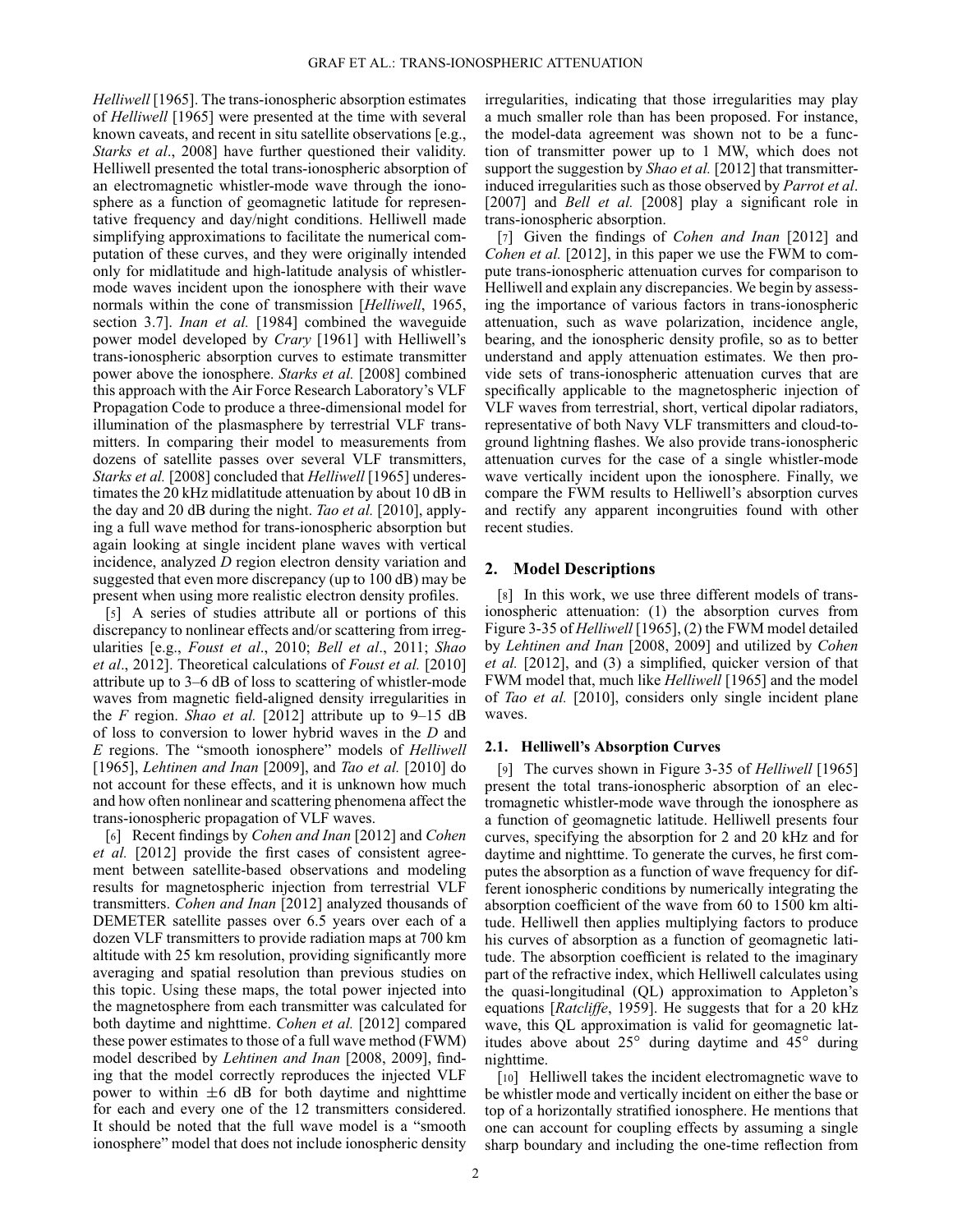

<span id="page-2-0"></span>**Figure 1.** Electron density profiles effectively used by *[Helliwell](#page-12-9)* [1965] for (a) daytime and (b) nighttime and drawn from the International Reference Ionosphere (IRI) for (c) daytime and (d) nighttime. In each panel, the electron density profile is plotted for each  $5^\circ$  step in latitude ranging from  $10^\circ$  in red to  $80^\circ$  in blue. To assist with comparing the IRI profiles to the Helliwell profiles, the IRI profiles for 45° latitude are included in black in Figures [1a](#page-2-0) and [1b](#page-2-0), and the Helliwell profiles for 45° latitude are included in black in Figures [1c](#page-2-0) and [1d](#page-2-0).

this boundary as an additional loss, but he does not include this loss in his absorption calculations. Helliwell suggests that if the incident wave is linearly polarized as opposed to whistler mode, then an additional 3 dB of attenuation should be added to his curves due to polarization mismatch between the transmitted and incident waves. Any effects due to reflection from the ground in the Earth-ionosphere waveguide are not accounted for in this model.

[11] *[Tao et al.](#page-12-11)* [2010] successfully reproduces Helliwell's absorption curves by integrating the absorption coefficient for each frequency and time of day at each point in geomagnetic latitude, and we do so again here. Given this more direct approach, the media parameters specified in the computation of Helliwell's absorption curves are effectively the background magnetic field, electron density, and collision frequency. These parameters all vary with latitude. The background magnetic field is computed using a dipole model of the Earth's magnetic field. The electron density and collision frequency profiles are divided into two parts—one for the lower ionosphere (60 to 200 km altitude), which does not vary with latitude, and one for the upper ionosphere (200 to 1500 km altitude), which does vary with latitude. The collision frequency is the sum of his derived electron-neutral and electron-ion collision frequencies. The electron density and collision frequency profiles effectively used by *Helliwell* [1965[\]](#page-12-9) [are](#page-12-9) [shown](#page-12-9) [in](#page-12-9) [Figures](#page-12-9) [1a](#page-2-0) [and](#page-12-9) [1b](#page-2-0) [and](#page-12-9) [Figure](#page-12-9)s [2a](#page-3-0) and [2b](#page-3-0), respectively. The corresponding profiles from the International Reference Ionosphere (IRI), which we use with the FWM model and explain in detail in the next subsection, are provided for comparison in Figures [1c](#page-2-0) and [1d](#page-2-0) and Figures [2c](#page-3-0) and [2d](#page-3-0).

#### <span id="page-2-1"></span>**2.2. Full Wave Method (FWM)**

[12] The full wave method described in *Lehtinen and Inan* [\[2008,](#page-12-14) [2009\]](#page-12-13) is a versatile and computationally efficient modeling approach which intrinsically accounts for wave attenuation along with multiple reflections, polarizations, and incidence angles, even if the medium is not slowly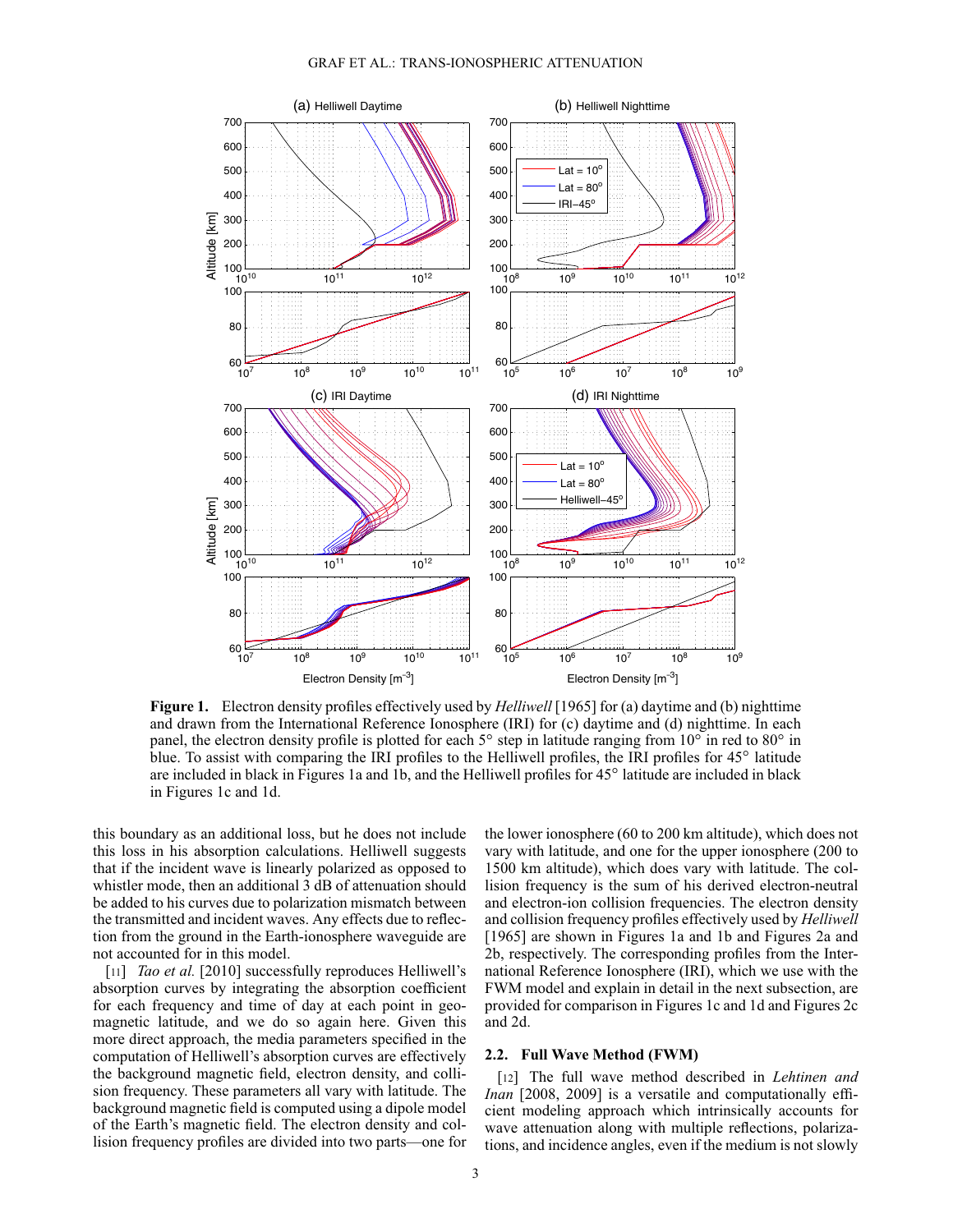

<span id="page-3-0"></span>**Figure 2.** Collision frequency profiles effectively used by *[Helliwell](#page-12-9)* [1965] for (a) daytime and (b) nighttime and as used in our FWM model for (c) daytime and (d) nighttime. In each panel, the collision frequency profile is plotted for each  $5^\circ$  step in latitude ranging from  $10^\circ$  in red to  $80^\circ$  in blue. To assist with comparing the IRI profiles to the Helliwell profiles, the IRI profiles for 45<sup>°</sup> latitude are included in black in Figures [2a](#page-3-0) and [2b](#page-3-0), and the Helliwell profiles for  $45^\circ$  latitude are included in black in Figures [2c](#page-3-0) and [2d](#page-3-0).

varying. For specified source current and media parameters, the field values can be computed for any horizontal plane whether that plane is below, in, or above the ionosphere. This method assumes horizontally stratified media and solves for the reflection coefficients at each boundary in a manner that avoids the numerical "swamping" instability that is a concern for full wave method efforts [*[Nygrén](#page-12-17)*, 1982]. The method was inspired by *Wait* [\[1970\]](#page-12-18), and a detailed introduction to full wave methods can be found in *Budden* [\[1985,](#page-11-12) Ch. 15–19].

[13] As with Helliwell's approach, the configurable media parameters are the background magnetic field, electron density, and collision frequency. We once again compute the background magnetic field using a dipole model of the Earth's magnetic field, with the value of the field on the equator at the Earth's surface set to  $B_0 = 3.12 \times 10^{-5}$  T. We specify the electron density profiles using the latest International Reference Ionosphere (IRI) model: IRI-2007 [*Bilitza and Reinisch*, 2008[\].](#page-11-13) [Our](#page-11-13) [selected](#page-11-13) [electron](#page-11-13) [density](#page-11-13) [p](#page-11-13)rofiles

for each step in latitude are shown in Figures [1c](#page-2-0) and [1d](#page-2-0) for daytime and nighttime. To acquire the set of daytime profiles, we choose local noon on the date of 15 July 2009 at a geographic longitude of  $0^\circ$ , and we vary the latitude from  $10^{\circ}$  to  $80^{\circ}$  in 5° steps. We choose a summer month to ensure that the entire range in latitude is in daytime, and we choose the year 2009 to overlap with the lifespan of DEMETER—a satellite which has been critical to many recent studies [e.g., *Lehtinen and Inan*, [2009;](#page-12-13) *Cohen and Inan*, [2012;](#page-11-9) *Cohen et al*., [2012\]](#page-11-10). To acquire the set of nighttime profiles, we change the month to January and the local time to midnight. Compared to Helliwell's profiles, these IRI profiles tend to show significantly lower levels of electron density. *Tao et al*. [\[2010\]](#page-12-11) analyzed in situ electron density values measured in several rocket studies to provide statistical bounds for the *D* region electron density profiles. Based on their analysis and following the lead of *[Cohen et al.](#page-11-10)* [2012], we define the IRI-2007 electron density profiles of Figures [1c](#page-2-0) and [1d](#page-2-0) as our set of "regular" profiles, and we multiply these by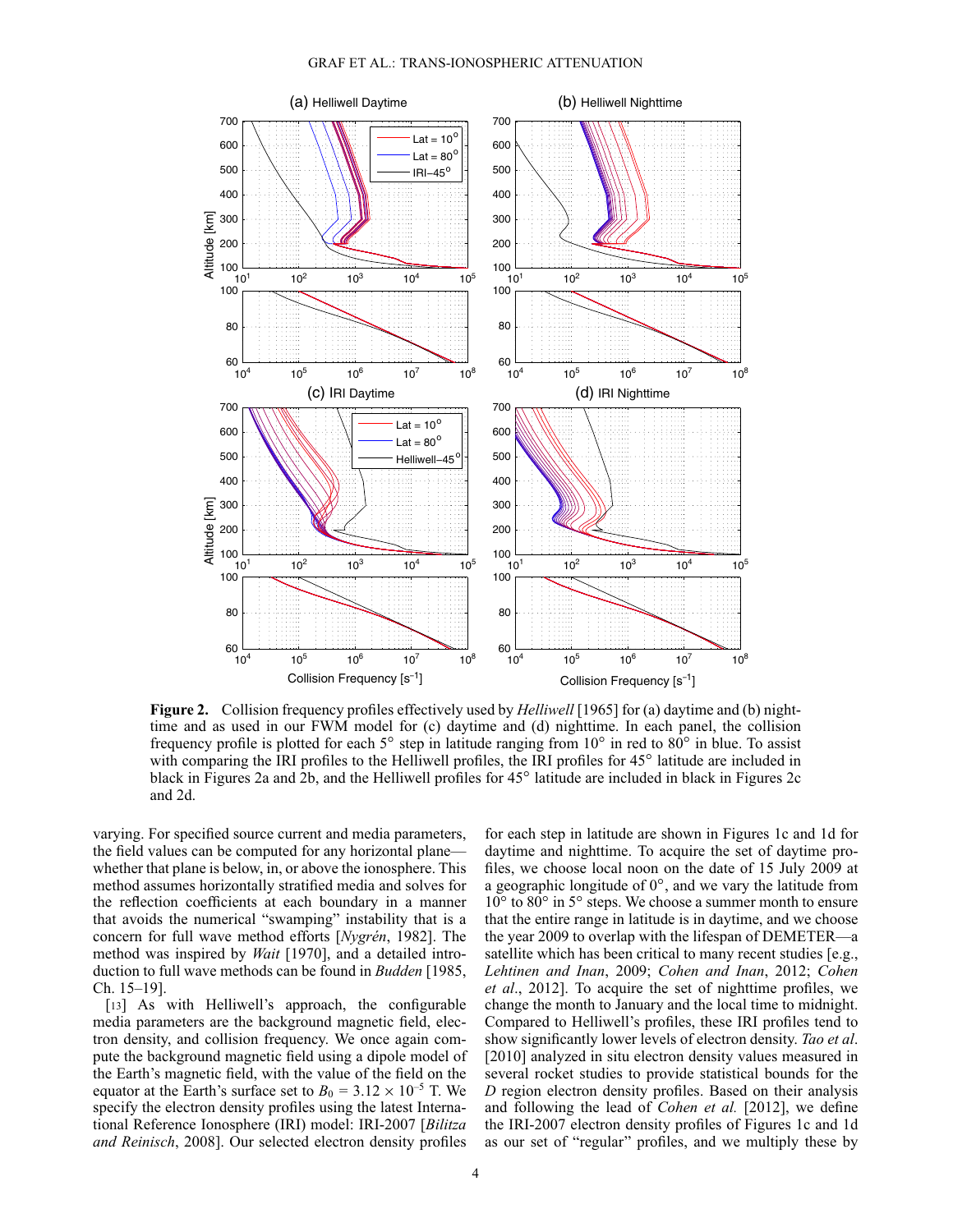5 for nighttime and 2 for daytime to estimate a "dense" ionosphere. Similarly, we divide by five for nighttime and two for daytime to estimate a "sparse" ionosphere. We use these dense, regular, and sparse profiles to study typical ionospheric variation.

[14] Similar to the approach used by Helliwell, we compute our collision frequency profiles as the sum of electron-neutral and electron-ion collisions. The electronion collision frequencies only add significantly to the total collision frequency above 200 km altitude, and they only add significantly to trans-ionospheric attenuation for very high electron density values in the *F* region, so their omission can often be justified. Electron-ion collisions are significant for several of Helliwell's electron density profiles, however, so we will include them in all cases here for the sake of consistency. We compute the electron-neutral collision frequency based on *[Swamy](#page-12-19)* [1992], and we compute the electron-ion collisions as in *Helliwell* [\[1965,](#page-12-9) p. 64]. Thus, our collision frequency profiles are a function of electron density and time of day. Collision frequency profiles for each step in latitude are shown in Figures [2c](#page-3-0) and [2d](#page-3-0) for daytime and nighttime. These collision frequency profiles calculated from the IRI electron density data consistently fall below the corresponding profiles of Helliwell. If an electron density profile is modified to analyze a dense or sparse ionosphere, then the associated collision frequency profile is recalculated.

[15] In assessing the amount of power injected into the magnetosphere from a terrestrial VLF source, we model that source as a 1 MW, short, vertical dipole 1 m above the surface of a flat, conducting Earth of conductivity  $\sigma = 10 \text{ mS/m}$ . The power above the ionosphere is computed as the upwardpropagating power on a horizontal plane at 700 km altitude. We choose 700 km altitude for consistency with the DEMETER satellite observations of *[Cohen and Inan](#page-11-9)* [2012] and *[Cohen et al.](#page-11-10)* [2012] and with the analysis of *Starks et al.* [2008[\].](#page-12-8) [While](#page-12-8) [Helliwell's](#page-12-8) [absorption](#page-12-8) [curv](#page-12-8)es go all the way to 1500 km for the top of the ionosphere, the amount of attenuation between 700 km and 1500 km altitude is often negligible (this point will be discussed in more detail in section [3.](#page-4-0)) To compute the total upwardpropagating power at 700 km altitude, we integrate the upward-propagating power flux in **k** space. This procedure has the advantage of accounting for all power at that altitude that is within a certain range in **k**, and this range can easily be set to capture nearly all of the power that could be radiated from our source to that altitude. Integrating the power in **r** space with the more traditional Poynting vector only captures the power within the physical **r** space limits of the simulation space. Either computation method is acceptable for a sufficiently large simulation space, but we deem the **k** space estimate to be less computationally intensive for our purposes and use it here.

### <span id="page-4-1"></span>**2.3. Quick Full Wave Method (QFWM)**

[16] The FWM model provides our most accurate estimate of the amount of power reaching a horizontal plane above the ionosphere from a specified terrestrial source. That, however, presents a very complicated picture with multiple reflections, waveguide modes, and incidence angles. For purposes of analysis, it is useful to look at simpler scenarios much like those used to produce Helliwell's absorption curves. In the QFWM model, we consider only a single plane wave incident on the base of the ionosphere. We vary the incidence angle, bearing, and polarization of this wave, along with aspects of the background media. This procedure makes for much quicker computation and, more importantly, allows us to isolate and analyze the extent to which specific factors affect trans-ionospheric attenuation. The full wave method of *Lehtinen and Inan* [\[2008,](#page-12-14) [2009\]](#page-12-13) is still used to compute the reflection and transmission coefficients for propagation through the ionosphere. While this model considers only a single incident plane wave, we do account for the presence of multiple incoherent reflections between the Earth and the ionosphere in computing the attenuation estimate, as described in Appendix A, thereby avoiding complicated Earth-ionosphere waveguide mode interference patterns. Since the portion of the incident wave that reflects from the ionosphere can subsequently reflect from the Earth and be incident once again upon the base of the ionosphere, accounting for these multiple reflections leads to increased power injected through the ionosphere. Although such multiple reflection effects decrease the apparent attenuation, the effect on the QFWM results presented in this paper is never more than  $\sim$ 1 dB.

## <span id="page-4-0"></span>**3. Model Results**

[17] In this section, we first use the QFWM model to illustrate the effects of several important factors for magnetospheric injection that were not accounted for in Helliwell's absorption curves. Then we use the FWM model to produce a set of trans-ionospheric attenuation curves which are more applicable to magnetospheric injection from a terrestrial VLF source. For the sake of clarity, the initial illustrative analysis will focus on the case of a 20 kHz wave penetrating through the nighttime ionosphere. Note that we use the term "attenuation" throughout to refer to the ratio of the total power which penetrates through the ionosphere to the power of the source. Thus, reflection and absorption both add to the wave attenuation in this context.

[18] We begin in Figure [3a](#page-5-0) by reproducing Helliwell's absorption curve. Helliwell's absorption curve, as read directly from Figure 3-35 of *[Helliwell](#page-12-9)* [1965], is plotted in dotted black. Our recalculation of that absorption curve is plotted in dotted red for the case of a whistler-mode wave vertically incident on the base of the ionosphere, using Helliwell's ionospheric profiles and integrating the losses from 60 km to 1500 km as did Helliwell. We do not use the QL approximation in our recalculation, and we likely handle the numerical integration differently, but this approach successfully reproduces Helliwell's curve to within a few percent at all latitudes above  $30^\circ$ . The QL approximation is known to fail at low latitudes, thus accounting for the increased deviation below  $30^\circ$ . The dotted green curve shows the results of integrating to only 700 km altitude instead of to 1500 km, and the decrease in estimated attenuation is clearly very small. Since the decrease in the upper altitude limit makes such a small difference in the total attenuation, we proceed with the 700 km upper limit for consistency with the DEMETER observations of *Cohen et al.* [\[2012\]](#page-11-10).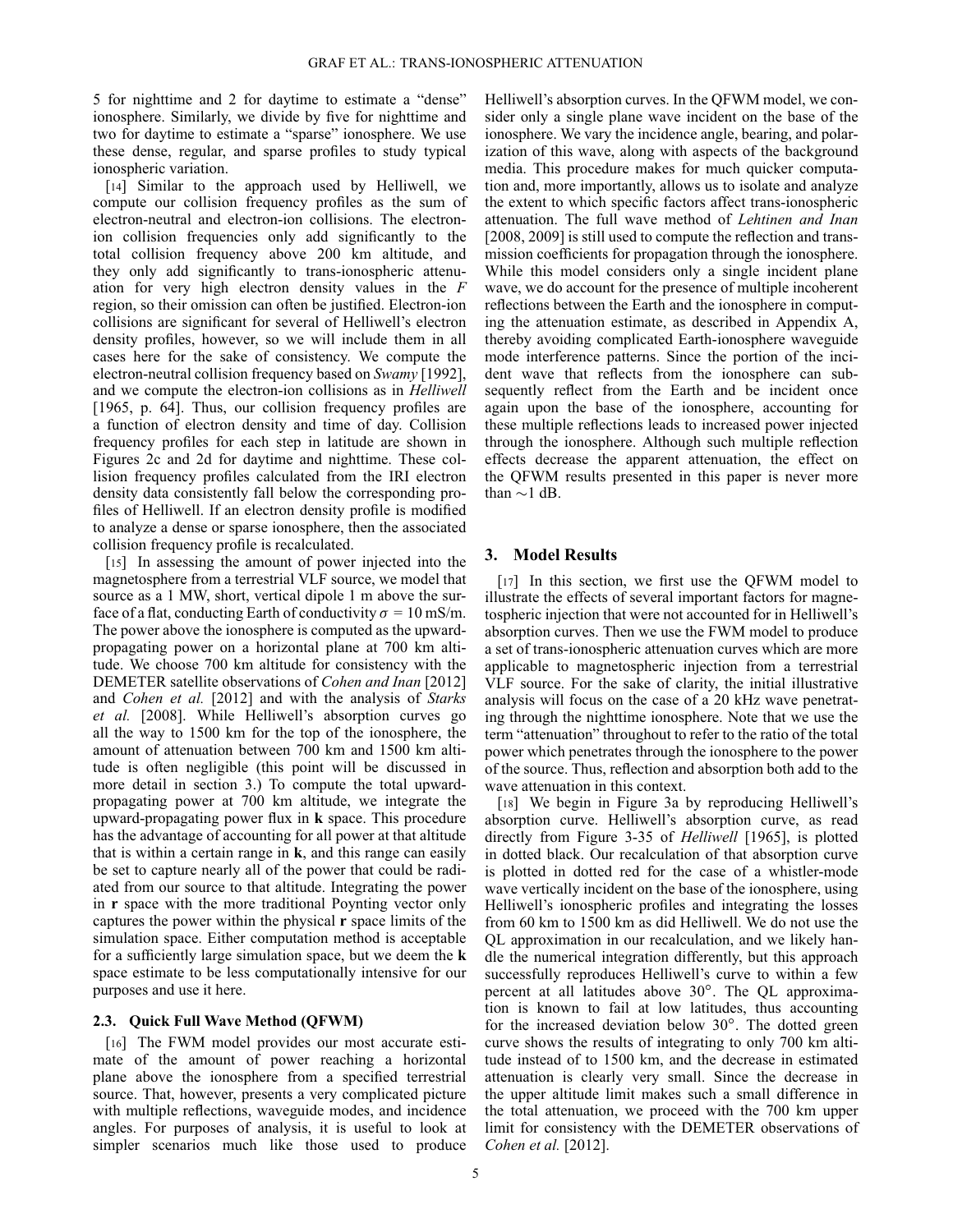

<span id="page-5-0"></span>**Figure 3.** Illustrative QFWM results showing the importance of various factors which affect transionospheric attenuation of VLF waves: (a) wave polarization, (b) incidence angle, (c) bearing, and (d) ionosphere profile. All curves are for a 20 kHz wave at nighttime. Helliwell's absorption curve is included as the dotted black curve in each panel, and our recalculation of Helliwell's absorption curve is included in Figure [3a](#page-5-0).

[19] The four blue curves of Figure [3a](#page-5-0) show the effect of wave polarization on trans-ionospheric attenuation. We produce each of these curves using the QFWM model. The triangle- and asterisk-marked curves are for left-hand (LH) and right-hand (RH) circularly polarized waves, respectively. Traveling upward through the ionosphere in the Northern Hemisphere, LH is the whistler-mode wave, while RH is mostly evanescent. The LH curve is intended to reproduce Helliwell's absorption curve by considering a vertically incident, whistler-mode wave. The match with Helliwell's absorption curve is excellent for latitudes above  $50^\circ$ , but there is some deviation at lower latitudes, most likely due to the fact that the QFWM model accounts for reflections while Helliwell's absorption curves do not. The deviation there is still no more than a few decibels, but this does alert us to small potential deviations between the integration approach and the QFWM modeling approach at low latitudes. The last two blue curves in this figure show attenuation for the transverse magnetic (TM) and transverse electric (TE) modes. As Helliwell suggests, changing the incident wave from whistler mode to one of these linear polarizations leads to a  $\sim$ 3 dB increase in the trans-ionospheric attenuation.

[20] In Figure [3b](#page-5-0), we analyze the effects of changing the incidence angle of the wave impinging on the lower ionosphere. Helliwell's absorption curve is again reproduced in dotted black. The family of colored curves then illustrates the transition from vertical incidence ( $\theta = 0^{\circ}$ ) in red to grazing incidence ( $\theta = 80^\circ$ ) in blue. We produced this family of curves using the QFWM model, so the red ( $\theta = 0^{\circ}$ ) curve in

this figure matches the QFWM-whistler curve in Figure [3a](#page-5-0). All these curves are again produced using Helliwell's ionospheric profiles and an incident whistler-mode wave. The results show that incidence angle is a very important factor in trans-ionospheric attenuation. At  $35^\circ$  magnetic latitude, a grazing incidence, whistler-mode wave suffers  $\sim$ 30 dB more attenuation than a vertically incident, whistler-mode wave for this bearing. Vertical incidence can be a reasonable assumption for certain cases—such as for a whistler impinging from the magnetosphere upon the top of the ionosphere at high latitudes—but several important scenarios necessitate the inclusion of higher incidence angles. For the case of radiation from a terrestrial VLF transmitter (which can be estimated as a short, vertical dipole), there is a null in the antenna radiation pattern for  $0^\circ$  incidence, the incident power will peak with an incidence angle around  $\sim$ 45<sup>°</sup>, and the waves mostly approach grazing incidence at waveguide distances greater than  $\sim$ 150 km. Since 45<sup>°</sup> incidence is a significant contributor to magnetospheric injection from terrestrial VLF transmitters and it is an appropriate midway choice between vertical and grazing incidence, we continue with analysis at this incidence angle in Figure [3c](#page-5-0).

[21] Next, we examine the effects of changes in bearing angle by considering wave propagation in the four cardinal directions. The family of curves in Figure [3b](#page-5-0) are all for waves headed to the north. In Figure [3c](#page-5-0), we take strictly the  $45^\circ$  incidence angle, but vary the bearing between north, south, east, and west. An average of those four is also provided. For these four QFWM curves and their average,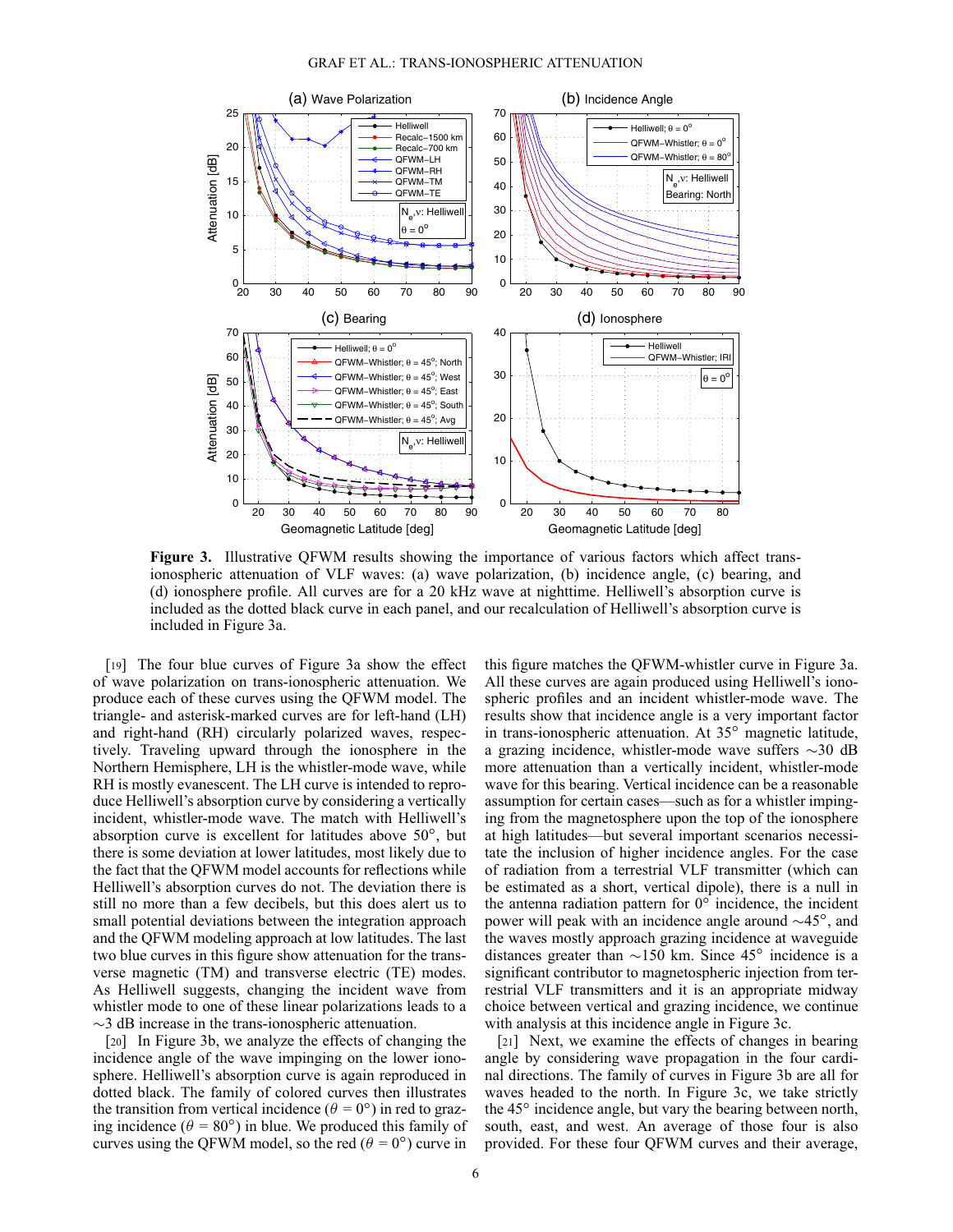

<span id="page-6-0"></span>**Figure 4.** Accumulated changes to the trans-ionospheric attenuation of a 20 kHz wave at nighttime, illustrated using QFWM results. The effects of polarization, incidence angle and bearing, and updated ionosphere profiles are sequentially added. Also shown are Helliwell's absorption curve in dotted black and the FWM results in dotted magenta.

we again use a whistler-mode wave and Helliwell's ionospheric profiles. There is significantly more transionospheric attenuation for wave propagation to the north and west. At 35 $\degree$  magnetic latitude, there is  $\sim$ 20 dB more attenuation for a wave headed to the north as opposed to the south. The average over the four cardinal directions provides a rough attenuation estimate if all bearing angles are to be accounted for equally.

[22] Finally, in Figure [3d](#page-5-0), we show the effect of changing the ionospheric profile from Helliwell's values to the set of IRI-2007 values for both electron density and collision frequency. For better comparison to Helliwell's absorption curve in this figure, we return to considering a whistler-mode wave vertically incident upon the ionosphere. As expected, the lower electron density and collision rates of the IRI-2007 profiles lead to a significant decrease in attenuation. This result is clear despite the tendency of the QFWMwhistler result to estimate slightly more attenuation at low latitudes compared to Helliwell's absorption curves (as we showed in Figure [3a](#page-5-0) for both curves using Helliwell's ionospheric profiles). For this case of a 20 kHz, whistlermode wave vertically incident upon a nighttime ionosphere, the switch to the IRI-2007 ionospheric profiles estimates  $\sim$ 30–40% less attenuation outside of the equatorial region. This is similar to the change shown by *[Tao et al.](#page-12-11)* [2010] for a transition from Helliwell's ionospheric profiles to the IRI.

[23] In Figure [4,](#page-6-0) we accumulate each of the changes we just analyzed in Figure [3](#page-5-0) as we move toward the FWM results. Helliwell's absorption curve is reproduced again in dotted black, and the vertically incident QFWM-whistler in purple is provided again as this model's closest reproduction of Helliwell's result. This is using whistler-mode, vertical incidence, and Helliwell's ionospheric profiles. Moving to the blue QFWM-TM curve, we see the effect of switching



<span id="page-6-1"></span>**Figure 5.** Estimates of trans-ionospheric attenuation of VLF waves as calculated using the FWM model. Results are provided for (a) daytime, 2 kHz; (b) nighttime, 2 kHz; (c) daytime, 20 kHz; and (d) nighttime, 20 kHz. Dense ( $\times$ 2 daytime,  $\times$ 5 nighttime), regular (see Figures [1c](#page-2-0), [1d](#page-2-0), [2c](#page-3-0), and [2d](#page-3-0)), and sparse ( $\div$ 2 daytime,  $\div$  5 nighttime) ionospheres are considered for each case. These results are most applicable to estimating the total magnetospheric injection from a terrestrial VLF source. Helliwell's absorption curves are included for reference.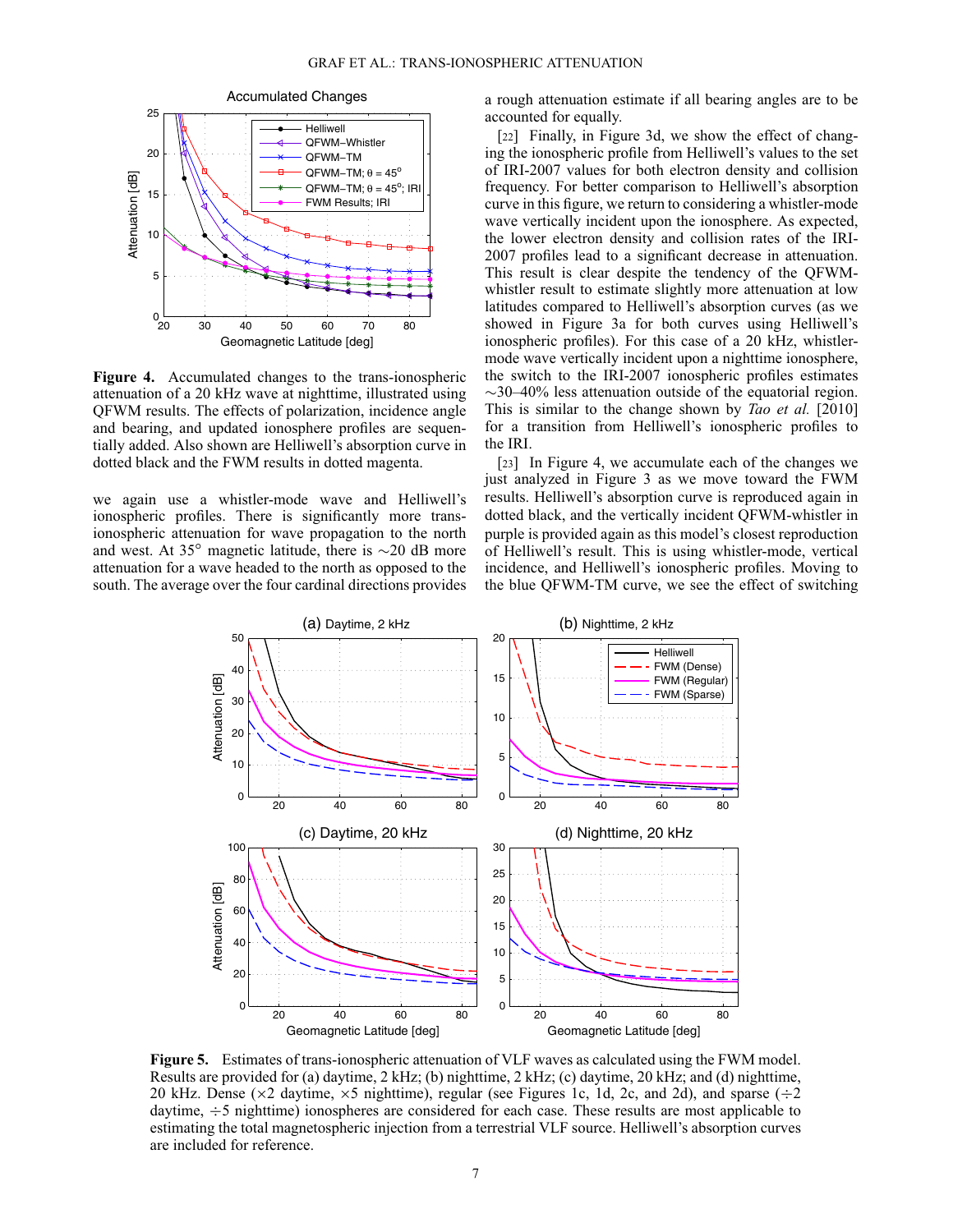from an incident whistler-mode wave to an incident linearly polarized wave:  $\sim$ 3 dB increase in attenuation due to the nonwhistler-mode, circularly polarized component being evanescent in the ionosphere. Moving to the red curve, we keep the TM polarization and shift from vertical incidence to a  $45^\circ$  incidence angle. To account for bearing here, we provide only the average of the four cardinal directions. This change again adds several decibels of attenuation across all latitudes. Finally, we take this scenario and switch the ionospheric profiles from Helliwell's to the IRI-2007 set for both electron density and collision frequency. The result is a substantial decrease in the attenuation estimates, producing the final QFWM curve in green which predicts less attenuation at low latitudes, and slightly more at high latitudes, compared to Helliwell's absorption curve. One additional curve is provided in this figure: the FWM results are shown with the dotted magenta curve. The FWM results, which consider the more complicated picture of radiation from a terrestrial source as opposed to considering only single incident plane waves like in the QFWM, provide our most accurate attenuation estimate for the total amount of power penetrating through the ionosphere from a specified terrestrial source. We note that the final QFWM result plotted in green agrees closely with the FWM for this case. The choices of TM polarization,  $45^\circ$  incidence, averaging over the four cardinal directions, and using the IRI-2007 ionospheric profiles are chosen to roughly mimic the case of magnetospheric injection from a terrestrial VLF transmitter.

[24] Having assessed the importance of various factors in the trans-ionospheric attenuation of VLF waves, we provide the set of FWM attenuation curves in Figure [5.](#page-6-1) We generate these curves using the FWM model for a short, vertical dipole radiating 1 MW of power at 2 or 20 kHz near the surface of a flat, conducting Earth of conductivity  $\sigma = 10$  mS/m, as was described in section [2.2.](#page-2-1) We provide both Helliwell's absorption curves and our FWM results for 2 kHz and 20 kHz and for daytime and nighttime. We consider dense, regular, and sparse ionospheres (as defined in section [2.2\)](#page-2-1) for each FWM result. Both Helliwell and FWM predict significantly more attenuation at lower latitudes, but the effect is less pronounced in the FWM results; in comparison to Helliwell, FWM predicts less attenuation at low latitudes and more attenuation at high latitudes. While the discrepancy between the models grows large in the equatorial region where attenuation is high, Helliwell and FWM agree to within  $\sim$ 10 dB for latitudes greater than 35 $\degree$  for daytime, and they agree to within  $\sim$  5 dB for latitudes greater than  $30^\circ$  for nighttime. The FWM daytime ionospheric variation shows a spread of  $\pm$ 3–4 dB at midlatitudes for 2 kHz and  $\pm$ 5–8 dB at midlatitudes for 20 kHz. The FWM nighttime ionospheric variation shows less than 1 dB of change in attenuation between the regular and sparse ionospheres, but the dense ionosphere adds 2–4 dB for both 2 kHz and 20 kHz at midlatitudes.

[25] Dry-Earth conductivity typically varies between 3 and 30 mS/m, so our ground conductivity of 10 mS/m is a reasonable estimate for much of the nonpolar land on Earth. However, sea water is  $\sim$  4–5 S/m, icy regions are only  $\sim$ 0.01–0.1 mS/m, and localized mineral deposits or sediment composition can lead to further variations [*Morgan*, 1968]. Figure [6](#page-7-0) compares the FWM results for two different values of ground conductivity: the 10 mS/m used to



<span id="page-7-0"></span>**Figure 6.** Comparison of FWM trans-ionospheric attenuation estimates for different values of ground conductivity. Results are provided for (a) 2 kHz and (b) 20 kHz, and for daytime (orange) and nighttime (blue). Results for  $\sigma$  = 0.1 mS/m are marked with circles, and results for  $\sigma$  = 10 mS/m are marked with x's. We use the ionosphere profiles of Figures [1c](#page-2-0), [1d](#page-2-0), [2c](#page-3-0), and [2d](#page-3-0) for each curve.

generate the FWM results of Figure [5](#page-6-1) and the 0.1 mS/m used by *[Cohen et al.](#page-11-10)* [2012]. We use only the regular ionosphere profiles for this analysis. The change in ground conductivity from 10 mS/m to 0.1 mS/m has very little effect on transionospheric attenuation for a 2 kHz source, but for 20 kHz, it adds  $\sim$ 1.5 dB attenuation to the daytime curve and  $\sim$ 2.5 dB to the nighttime curve.

[26] Just as Helliwell's absorption curves, the FWM results of Figure [5](#page-6-1) only provide trans-ionospheric attenuation estimates for a specific scenario. In the scenario for Figure [5,](#page-6-1) the waves incident on the base of the ionosphere as radiated by a short, vertical, dipolar terrestrial VLF source are composed of many polarizations and incidence angles. A null exists in the antenna radiation pattern for vertical  $(0^{\circ})$  incidence, and the power incident on the base of the ionosphere peaks for an incidence angle around 45°. To consider an alternate scenario that more directly updates Helliwell's absorption curves, Figure [7](#page-8-0) provides trans-ionospheric attenuation estimates for the case of a whistler-mode plane wave vertically incident upon the ionosphere. These curves are meant to mimic the scenario used for Helliwell's absorption curves, but simply update them with the IRI-2007 ionospheric profiles, include the effect of reflections, and remove any simplifying analytical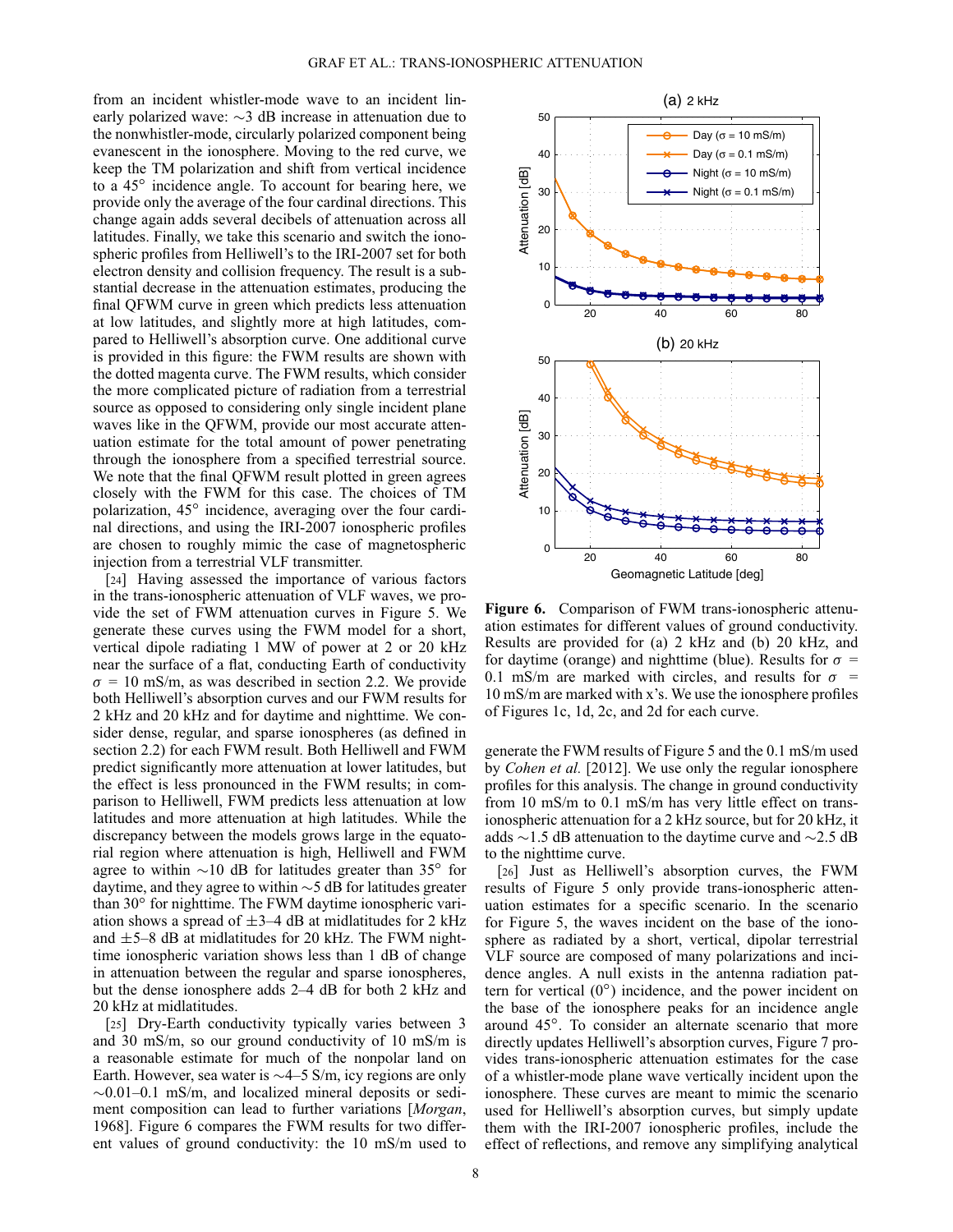

<span id="page-8-0"></span>**Figure 7.** Estimates of trans-ionospheric attenuation of a VLF whistler-mode plane wave vertically incident upon the ionosphere. Results are provided for (a) daytime, 2 kHz; (b) nighttime, 2 kHz; (c) daytime, 20 kHz; and (d) nighttime, 20 kHz. Dense ( $\times$ 2 daytime,  $\times$ 5 nighttime), regular (see Figures [1c](#page-2-0), [1d](#page-2-0), [2c](#page-3-0), and [2d](#page-3-0)), and sparse  $(\div 2$  daytime,  $\div 5$  nighttime) ionospheres are considered for each case. Helliwell's absorption curves are included for reference.

approximations. The change in ionospheric profiles leads to a significant decrease in attenuation estimates compared to Helliwell, as we would expect. One potential application of these curves is that, in many cases, they should provide reasonable trans-ionospheric attenuation estimates for the case of whistler-mode plane waves penetrating from the magnetosphere, through the ionosphere, and into the Earthionosphere waveguide. Many of those waves will propagate approximately along the Earth's magnetic field while in the magnetosphere. Whether such a whistler-mode wave is incident vertically or approximately field-aligned, the transionospheric attenuation estimates remain very close to those provided in Figure [7](#page-8-0) as long as the wave normal is within the cone of transmission at the ionospheric boundary [*Helliwell*, [1965,](#page-12-9) section 3.7]. This result is tied to our bearing angle analysis. If the bearing is such as to align the whistler-mode wave along the background magnetic field as opposed to across it, then the resulting attenuation is nearly the same as for vertical incidence.

# **4. Discussion**

[27] *[Cohen et al.](#page-11-10)* [2012] thoroughly compared the FWM model to the average of thousands of DEMETER satellite passes for magnetospheric injection from  $\sim$ 20 kHz terrestrial VLF transmitters, finding agreement to within  $\pm$ 6 dB between model and observation for every transmitter analyzed, and for both daytime and nighttime. To properly compare with DEMETER observations, *Cohen et al.* [2012[\]](#page-11-10) [utilized](#page-11-10) [specific](#page-11-10) [ionosphere](#page-11-10) [profiles](#page-11-10) [an](#page-11-10)d transmitter

parameters in the FWM model for optimal comparison to each VLF transmitter. They also integrated the power above the ionosphere computed by the FWM model in **r** space using the same integration technique as applied to DEMETER data in *[Cohen and Inan](#page-11-9)* [2012]. Their analysis served to validate the FWM model as a means of predicting magnetospheric injection from terrestrial VLF transmitters. The simulations utilized here are identical, apart from our use of more general ionosphere profiles and transmitter frequencies, integration in **k** space to compute total power, and our use of a more realistic ground conductivity of 10 mS/m as opposed to 0.1 mS/m. The impact of this ground conductivity change on the results is 1–2 dB, which actually brings the FWM model results of *Cohen et al*. [\[2012,](#page-11-10) Figure [4\]](#page-6-0) into even closer alignment  $(\pm 5$  dB) with the DEMETER observations.

[28] While *[Cohen et al.](#page-11-10)* [2012] validated the FWM model for frequencies around 20 kHz, validation for the 2 kHz range is more difficult as there are no VLF transmitters operating in that frequency range. The best approach is to use natural lightning, which emits energy across the whole ELF/VLF spectrum. This comparison of the FWM model to observation for magnetospheric injection from a lower frequency terrestrial source is ongoing. At this point in time, the FWM model is not yet experimentally validated at 2 kHz for our specific application of estimating trans-ionospheric attenuation. We also note that *[Cohen et al.](#page-11-10)* [2012] focus their comparisons at midlatitudes, with no observations made below 20° magnetic latitude or above 65° magnetic latitude. In other words, the results in the equatorial and polar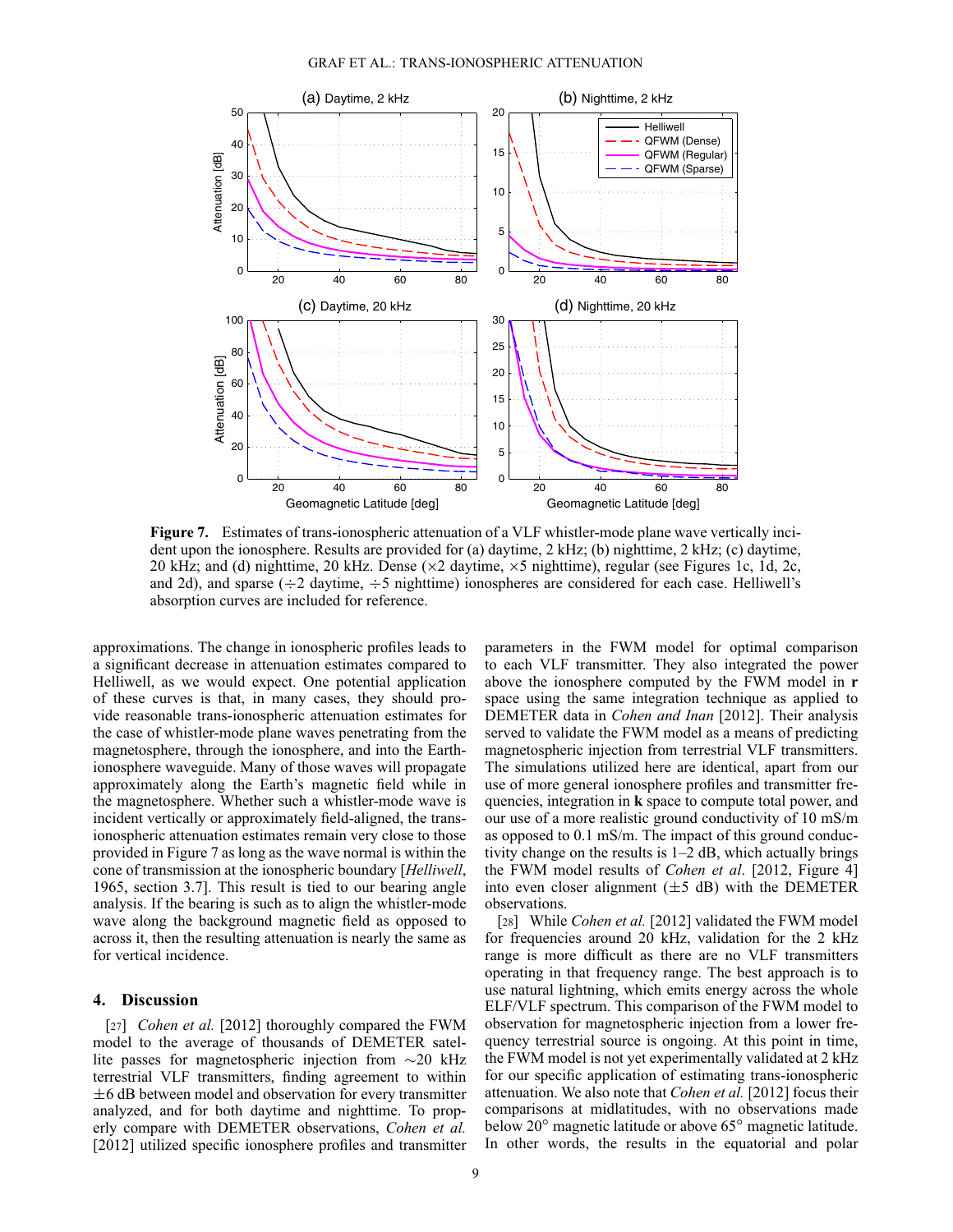regions are not currently validated by observations. Lowlatitude whistlers observed on the ground [*[Singh et al.](#page-12-20)*, 2012] may provide a future technique to experimentally validate the low-latitude absorption models. We have no reason to believe the FWM approach will fail at lower frequencies or at equatorial or polar latitudes, however, and the method has been successfully applied in the 1 to 3 kHz frequency range in previous studies for related applications [e.g., *Piddyachiy et al*., [2008;](#page-12-21) *Cohen et al*., [2010\]](#page-11-14).

[29] With the FWM model validated to within  $\pm 6$  dB by *[Cohen et al.](#page-11-10)* [2012] for  $\sim$  20 kHz emissions from terrestrial VLF transmitters, the set of curves presented in Figure [5](#page-6-1) provides our most accurate estimate of transionospheric attenuation using a generic set of ionospheric profiles and transmitter parameters. These provide our best estimate of trans-ionospheric attenuation for the case of total power injected into the magnetosphere from a short, vertical, monochromatic, terrestrial VLF source. The remaining  $\sim$  5–6 dB of error observed by *[Cohen et al.](#page-11-10)* [2012] may be due to ionospheric variation and/or physical limitations of our FWM model. Since the medium in our FWM model is horizontally stratified, scattering from field-aligned irregularities or coupling into quasi-electrostatic modes [*Bell and Ngo*, 1990] is not accounted for, and this phenomenon could add to the trans-ionospheric attenuation of VLF waves [*[Foust et al.](#page-11-7)*, 2010; *[Bell et al.](#page-11-8)*, 2011; *[Shao et al.](#page-12-12)*, 2012]. Both *[Shao et al.](#page-12-12)* [2012] and *[Foust et al.](#page-11-7)* [2010] can attribute several decibels of additional attenuation to the interaction of VLF waves with field-aligned irregularities, and both suggest that effect is more likely to occur during nighttime. The FWM does not account for such irregularities, so although *[Cohen et al.](#page-11-10)* [2012] significantly downplayed the global role of irregularities, both naturally present and especially generated by the VLF heating, it is possible that a few decibels of attenuation should be added to our estimates for nighttime, 20 kHz at midlatitudes. The same may also be true for 2 kHz. Additionally, a persistent  $\sim$ 20% reduction in electron density near 80 km altitude may exist overhead a powerful VLF transmitter due to the ionospheric heating induced by the transmitter itself [*[Rodriguez and Inan](#page-12-22)*, 1994]. This amount of deviation is captured by our ionospheric variation analysis, but a persistent increase in electron temperature and reduction in electron density could affect our estimate of typical trans-ionospheric attenuation.

[30] Comparison of the QFWM and FWM models appears capable of rectifying the disparate conclusions of *[Starks et al.](#page-12-8)* [2008], *[Tao et al.](#page-12-11)* [2010], and *Cohen et al.* [2012[\]](#page-11-10) [with](#page-11-10) [regards](#page-11-10) [to](#page-11-10) [trans-ionospheric](#page-11-10) [abs](#page-11-10)orption. For 20 kHz, daytime at midlatitudes, *[Starks et al.](#page-12-8)* [2008] suggests that  $\sim$ 10 dB more attenuation needs to be added to Helliwell's absorption curves to bring it into line with observations. The results of *[Cohen et al.](#page-11-10)* [2012] suggest  $\sim$ 10 dB less attenuation is needed in this scenario, not more. The FWM results presented in Figure [5c](#page-6-1) agree with the DEMETER observations of *[Cohen et al.](#page-11-10)* [2012] and thus disagree with the conclusions of *[Starks et al.](#page-12-8)* [2008]. The discrepancy is due to amount of data analyzed and incidence angle.

[31] The data presented by *[Cohen and Inan](#page-11-9)* [2012] are based on hundreds of satellite passes over each of a dozen different terrestrial VLF transmitters, facilitating the creation of a 25 km resolution map of each transmitter's



<span id="page-9-0"></span>**Figure 8.** (a) Illustrative FWM results depicting (b) the direction and relative magnitude of the Poynting vector near the base of the ionosphere in the vicinity of a terrestrial VLF transmitter. (c) The estimated wave incidence angle, which very quickly approaches grazing incidence as the wave progresses forward in the Earth-ionosphere waveguide.

radiation pattern at 700 km altitude. The observations of *[Starks et al.](#page-12-8)* [2008] consist of no more than 16 satellite passes over any given VLF transmitter. *Cohen and Inan* [2012] simply analyze much more data, providing better averaging over ionospheric variation and a better view of the center of the radiation pattern where the bulk of the VLF energy is found.

[32] It is clear from the radiation patterns of *Cohen and Inan* [2012] and *[Cohen et al.](#page-11-10)* [2012] that if a satellite pass is not within  $\sim$ 150 km of the center of the radiation pattern, then the bulk of the peak power injected into the magnetosphere will not be observed. *Starks et al.* [2008], following the procedure developed by *Inan et al.* [1984], partially accounted for this fact by properly scaling the power of the VLF waves injected into the base of the ionosphere. However, *Inan et al.* (and, by extension, *Starks et al.*) did not account for change in incidence angle; they applied Helliwell's absorption curves to estimate the trans-ionospheric attenuation at each point, which is equivalent to assuming vertical incidence at all points. As was shown in Figure [3b](#page-5-0), changing from vertical incidence to grazing incidence causes a significant increase in trans-ionospheric attenuation (decrease in magnetospheric injection). In Figure [8,](#page-9-0) we use FWM results to analyze the wave incidence angle moving away from a terrestrial VLF transmitter. In the top panel, we provide the computed wave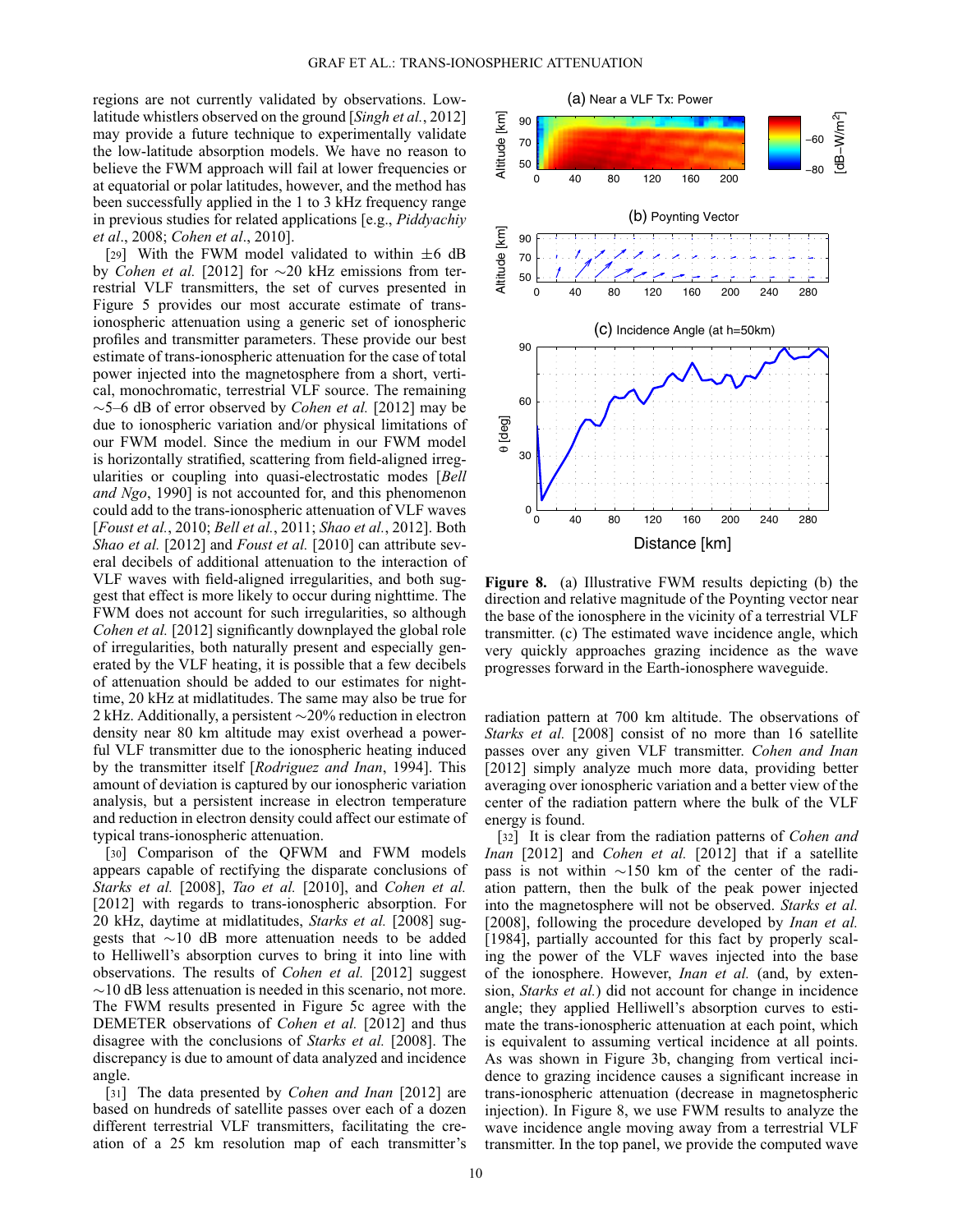power density for within 300 km horizontal distance of a transmitter over an altitude range covering the base of the ionosphere. In the middle panel, we plot the Poynting vector for these results, computed as the cross-product of the total electric and magnetic fields at each point. The angle between this Poynting vector at 50 km altitude and vertical provides the incidence angle estimate plotted in the bottom panel. While this estimate of incidence angle does not fully account for the presence of multiple modes which each possess their own power and incidence angle, it should capture the effects of the dominant modes for this analysis. The Poynting vector shows a maximum for  $\sim 45^\circ$  incidence angle, and the waves approach grazing incidence very quickly as they progress forward in the Earth-ionosphere waveguide. For waves penetrating the ionosphere even  $\sim$ 150 km from the transmitter, the Helliwell absorption curves will grossly underestimate the trans-ionospheric attenuation. If most of the satellite passes analyzed by *Starks et al.* [2008[\]](#page-12-8) [were](#page-12-8) [more](#page-12-8) [than](#page-12-8)  $\sim$ 150 km horizontal distance  $({\sim}1.3^{\circ})$  away from the center of the specified VLF transmitter's radiation pattern, then direct use of Helliwell's absorption curves to estimate trans-ionospheric attenuation would lead to the discrepancies between *[Starks et al.](#page-12-8)* [2008] and *[Cohen et al.](#page-11-10)* [2012].

[33] *[Tao et al.](#page-12-11)* [2010] present results from their own full wave method to study the variance of trans-ionospheric attenuation with changes in background electron density. Similar to our results in Figures [3d](#page-5-0) and [7,](#page-8-0) they find transionospheric attenuation to be strongly dependent on the electron density of the ionosphere and analyze this particular phenomenon in more depth than done here. As both we and *[Tao et al.](#page-12-11)* [2010] conclude, the media profiles used by *[Helliwell](#page-12-9)* [1965] mostly overestimate the ionospheric electron density, and updating these profiles to more recent models leads to a substantial decrease in the estimated transionospheric attenuation. *[Tao et al.](#page-12-11)* [2010], however, look strictly at single plane waves incident vertically on the base of the ionosphere. This led to the apparent discrepancy with the results of *[Starks et al.](#page-12-8)* [2008], where the conclusions of *[Tao et al.](#page-12-11)* [2010] were again mostly suggesting less attenuation than Helliwell as opposed to more. As we discussed above, the effect of incidence angle is likely significant enough in this scenario to reconcile the incongruity.

### **5. Conclusion**

[34] Helliwell's curves provide exactly what they claim: estimates of trans-ionospheric absorption for a whistlermode plane wave vertically incident upon the base of a specified ionosphere, with the values incurring some error at low latitudes where the QL approximation is invalid. The ionospheric profiles used by Helliwell should be updated to contemporary models (as we did here for Figure [7\)](#page-8-0), but otherwise his approach appears valid for the stated intentions. However, the Helliwell curves are not well applicable to estimate the magnetospheric injection of waves from a short, dipolar, terrestrial transmitter. Incidence angle, bearing, wave polarization, multiple reflections, and ionospheric variation all affect that situation in ways not fully captured by Helliwell's approach.

[35] The new set of curves presented here in Figure [5](#page-6-1) provide estimates of trans-ionospheric attenuation for the total amount of power injected into the magnetosphere from a terrestrial VLF transmitter. We generated these curves using the same FWM model which *[Cohen et al.](#page-11-10)* [2012] shows agrees to within  $\pm 6$  dB of satellite-based observations for this application. We must underscore the impact of ionospheric variation and its ability to vary these results. As *Tao et al.* [2010] and *[Cohen et al.](#page-11-10)* [\[2012\]](#page-12-11) [have](#page-12-11) [also](#page-12-11) [shown,](#page-12-11) [io](#page-12-11)nospheric variation has a significant effect on trans-ionospheric attenuation. Given how difficult it is to accurately determine the electron density profile of the ionosphere for any specific time and location, and given how much the profiles may vary, applying these results to any single observation should be done with great care. Applying them to long-term averages, however, should be more effective.

[36] One of the goals of this work is to contribute to a complete understanding of the role terrestrial sources play in scattering magnetospheric electrons, particularly in the slot region [e.g., *Abel and Thorne*, [1998a,](#page-11-0) b; *Kim et al*., [2011\]](#page-12-23). *Abel and Thorne* utilized Helliwell's transionospheric absorption curves to estimate the effects of terrestrial VLF transmitters, and *[Kim et al.](#page-12-23)* [2011] chose to scale the transmitter wave power in the magnetosphere down by a factor of 10 in comparison to *Abel and Thorne* based on the findings of *[Starks et al.](#page-12-8)* [2008]. The FWM results of Figure [5](#page-6-1) indicate that this factor of 10 adjustment made by *[Kim et al.](#page-12-23)* [2011] may have been unwarranted. For daytime, 20 kHz, Helliwell actually overestimates the attenuation by 5–20 dB between  $30^{\circ}$  and  $60^{\circ}$  geomagnetic latitude, with greater overestimation at low latitudes. For nighttime, 20 kHz, Helliwell underestimates the attenuation at midlatitudes (30 $^{\circ}$ –60 $^{\circ}$ ) by 0–9 dB and overestimates the attenuation at low latitudes ( $\leq$ 20°) by 20–100 dB. Overall, these results suggest that the magnetospheric injection from terrestrial VLF transmitters at midlatitudes for nighttime does not need to be drastically adjusted from the values predicted by Helliwell's curves and utilized by *Abel and Thorne* [1998a[\].](#page-11-0) [Several](#page-11-0) [decibels](#page-11-0) [of](#page-11-0) [adjustments](#page-11-0) [m](#page-11-0)ay be necessary, but not the factor of 10 or more suggested by recent studies [*[Starks et al.](#page-12-8)*, 2008; *[Kim et al.](#page-12-23)*, 2011].

[37] While the trans-ionospheric attenuation curves in Figure [5](#page-6-1) provide reasonable estimates for calculating the total power injected into the magnetosphere from a terrestrial VLF source, the analysis accompanying Figures [3,](#page-5-0) [4,](#page-6-0) and [6](#page-7-0) highlights how limited the applicability of any single family of trans-ionospheric attenuation curves can be. Any changes to ionospheric density profile or ground conductivity affect the results. Any scenario in which the source is not a short, vertical dipole near the ground or any scenario in which incident plane waves must be analyzed individually requires the consideration of specific incidence angles, bearings, and wave polarizations.

## **Appendix A: Incoherent Summation of Multiply Reflected Waves**

[38] The OFWM model described in section [2.3](#page-4-1) considers single plane waves incident on the base of a horizontally stratified ionosphere, and we account for the presence of multiple incoherent reflections between the Earth and the ionosphere in computing the attenuation estimate. Let us use notations similar to *[Lehtinen and Inan](#page-12-14)* [2008] and denote upward-propagating wave amplitudes below and above a layer of ionosphere in consideration (i.e., "incident"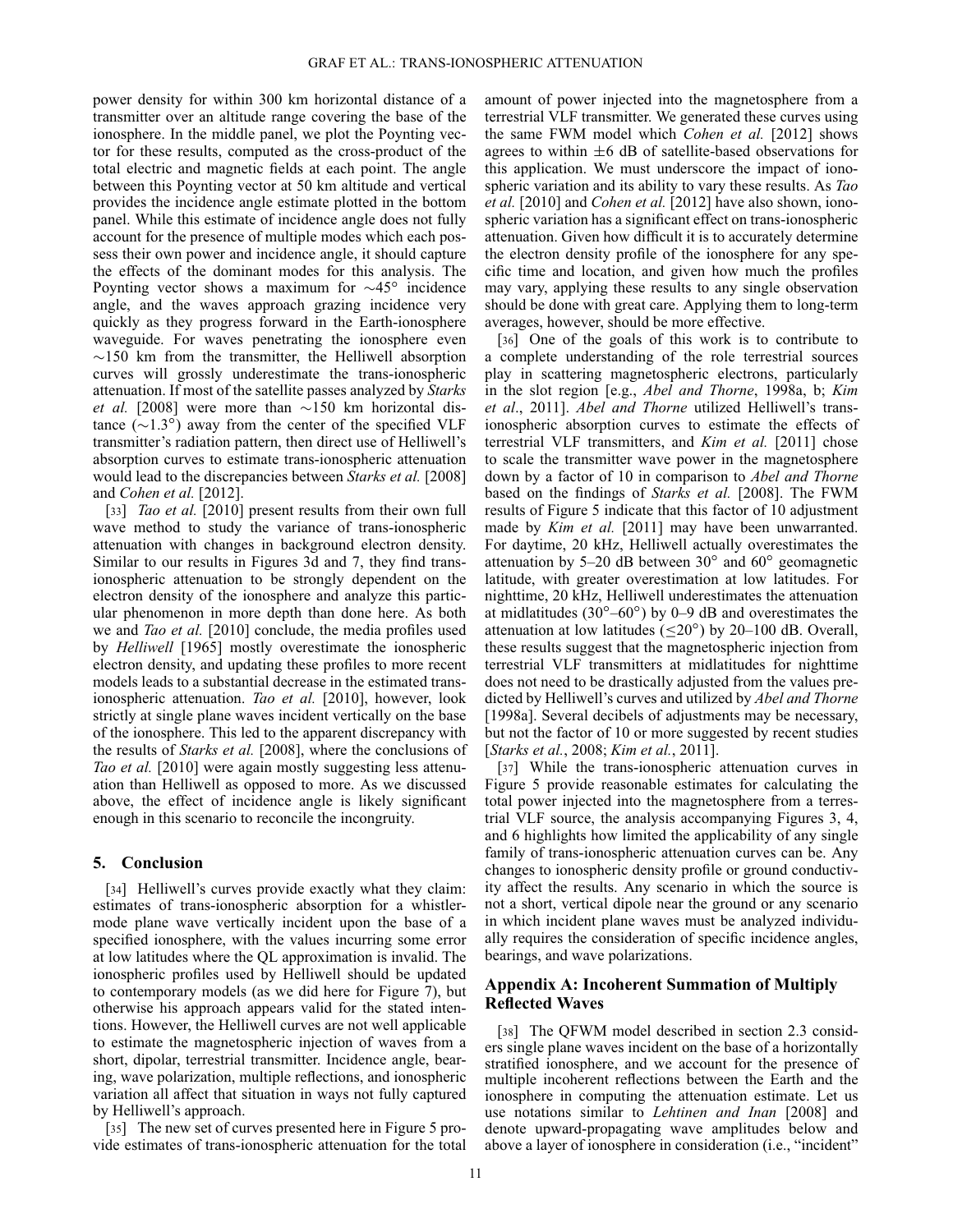and "transmitted" waves) as **u** and  $\mathbf{u}_t$  and downwardpropagating wave amplitude below ionosphere (i.e., the "reflected" wave) as **d** (all u and d are vectors of length two). For a single interaction with the ionosphere, i.e., disregarding the reflection from the ground, the transmitted and reflected waves are obtained from the incident wave using the transmission and reflection coefficients  $(2 \times 2 \text{ matrices})$ U and R*<sup>u</sup>*:

$$
\mathbf{u}_t = \mathbf{U}\mathbf{u} \quad \mathbf{d} = \mathbf{R}^u \mathbf{u}_t
$$

The total transmission coefficient U for a stratified ionosphere consisting of *N* layers is calculated from individual layer transmission coefficients  $U_k$  as  $U = U_N U_{N-1} \dots U_1$ , with U*<sup>k</sup>* obtained as shown in *[Lehtinen and Inan](#page-12-14)* [2008]; and the reflection coefficient R*<sup>u</sup>* is calculated at the lower boundary of ionosphere.

[39] The upward power flux (contained in the upward wave only) may be represented as a bilinear form

 $S = \mathbf{u}^H S \mathbf{u}$ 

with  $\mathbf{u}^H$  being the Hermitian conjugate and S a 2  $\times$  2 matrix. In general, it is different below and above the ionosphere and therefore will be denoted as  $S_{below, above}$ .

[40] Let us assume that a VLF transmitter generates an upward wave of amplitude  $\mathbf{u}^0$ . The absorption *A* in decibels is defined as

$$
A = 10 \log_{10} \frac{S_t}{S_i}
$$

where  $S_i = (\mathbf{u}^0)^H \mathbf{S}_{\text{below}} \mathbf{u}^0$  is the incident vertical power flux and

<span id="page-11-15"></span>
$$
S_t = \mathbf{u}_t^H \mathbf{S}_{above} \mathbf{u}_t
$$
 (A1)

is the total transmitted vertical power flux. We cannot simply assume  $\mathbf{u}_t = \mathbf{U} \mathbf{u}_0$  because this neglects waves which are multiply reflected from the ground and therefore overestimates the total attenuation. Instead, we have

$$
\mathbf{u}_t = \mathbf{u}_t^0 + \mathbf{u}_t^1 + \dots
$$

where the additional terms  $\mathbf{u}_t^k = \mathbf{U}\mathbf{u}^k$  are from waves that are multiply reflected from the ground, i.e.  $\mathbf{u}^1 = \mathbf{R}^d \mathbf{d}^0 =$  $R^d R^u \mathbf{u}^0$  is a singly reflected wave;  $\mathbf{u}^n = R^d R^u \mathbf{u}^{n-1}$  is the wave reflected *n* times. Here,  $R^d = R_g e^{i\phi}$  is the reflection coefficient from the ground, which is calculated at the altitude of the lower boundary of the ionosphere and therefore takes into account the phase change  $\phi$  due to propagation through the space between the Earth and ionosphere. At the zero altitude, the re[flection](#page-12-14) [coefficient](#page-12-14) [is](#page-12-14)  $R_g = -1$  [*Lehtinen and Inan*, 2008]. The phase change  $\phi$  depends on the height of the ionosphere and on the angle of incidence and, if calculated exactly, is responsible for peaks and troughs in the total absorption due to interference between different multiply reflected waves  $\mathbf{u}_i^n$ .

[41] We take an approach which gives a better comparison with Helliwell's curves by assuming that multiply reflected waves are not coherent with each other, which may be obtained by assuming that  $\phi$  is random and uniformly distributed in interval [0,  $2\pi$ ]. We have

$$
\mathbf{u}_t^n = e^{in\phi} \mathbf{U} (\mathbf{R}_g \mathbf{R}^u)^n \mathbf{u}^0
$$

The upward-propagating power flux, averaged over  $\phi$ , is obtained by substituting the summed  $\mathbf{u}_t$  into [\(A1\)](#page-11-15):

$$
\langle S_t \rangle_{\boldsymbol{\phi}} = (\mathbf{u}^0)^H \mathbf{X} \mathbf{u}^0
$$

where

$$
X = \sum_{n=0}^{\infty} A^n B C^n
$$

where we denoted for brevity  $C = R_{g}R^{u}$ ,  $B = U^{H}S_{above}U$  and  $A = C<sup>H</sup>$ . The sum may be calculated (assuming it converges) by solving the linear equation for X:

$$
X - AXC = B
$$

which is easily verified by substituting.

[42] **Acknowledgments.** This work has been supported by AFRL contract FA9453-11-C-0011 and NSF awards 1043442 and 1141791 to Stanford University. We thank Michael Starks for helpful discussions throughout, and we thank Drew Compston for discussions concerning the comparisons to lightning observations.

#### **References**

- <span id="page-11-0"></span>Abel, B., and R. M. Thorne (1998a), Electron scattering loss in Earth's inner magnetosphere—1. Dominant physical processes, *J. Geophys. Res.*, *103*  $(A2), 2385 - 2396.$
- Abel, B., and R. M. Thorne (1998b), Electron scattering loss in Earth's inner magnetosphere—2. Sensitivity to model parameters, *J. Geophys. Res.*, *103*(A2), 2397–2407.
- Bell, T. F., and H. D. Ngo (1990), Electrostatic lower hybrid waves excited by electromagnetic whistler mode waves scattering from planar magnetic-field aligned plasma density irregularities, *J. Geophys. Res.*, *95*(A1), 149–172.
- <span id="page-11-11"></span>Bell, T. F., U. S. Inan, D. Piddyachiy, P. Kulkarni, and M. Parrot (2008), Effects of plasma density irregularities on the pitch angle scattering of radiation belt electrons by signals from ground based VLF transmitters, *Geophys. Res. Lett.*, *35*, L19103, doi:10.1029/2008GL034834.
- <span id="page-11-8"></span>Bell, T. F., K. L. Graf, U. S. Inan, D. Piddyachiy, and M. Parrot (2011), DEMETER observations of ionospheric heating by powerful VLF transmitters, *Geophys. Res. Lett.*, 38, L11103, doi10.1029/2011GL047503.
- <span id="page-11-13"></span>Bilitza, D., and B. W. Reinisch (2008), International reference ionosphere 2007: Improvements and new parameters, *Adv. Space Res.*, *42*, 599–609, doi10.1016/j.asr.2007.07.048.
- <span id="page-11-5"></span>Bortnik, J., U. S. Inan, and T. F. Bell (2002), *L* dependence of energetic electron precipitation driven by magnetospherically reflecting whistler waves, *J. Geophys. Res.*, 107(A8), doi10.1029/2001JA000303.
- <span id="page-11-12"></span>Budden, K. G. (1985), *The Propagation of Radio Waves: The Theory of Radio Waves of Low Power in the Ionosphere and Magnetosphere*, Cambridge University Press, Cambridge, U.K.
- <span id="page-11-3"></span>Carpenter, D. L. (1966), Whistler studies of the plasmapause in the magnetosphere: 1. Temporal variations in the position of the knee and some evidence on plasma motions near the knee, *J. Geophys. Res.*, *71*, 693–709.
- <span id="page-11-4"></span>Carpenter, D. L., R. R. Anderson, T. F. Bell, and T. R. Miller (1981), A comparison of equatorial electron densities measured by whistlers and by a satellite radio technique, *Geophys. Res. Lett.*, *8*(1107).
- <span id="page-11-9"></span>Cohen, M. B., and U. S. Inan (2012), Terrestrial VLF transmitter injection into the magnetosphere, *J. Geophys. Res.*, *117*, A08310, doi:10.1029/2012JA017992.
- <span id="page-11-14"></span>Cohen, M. B., U. S. Inan, M. Golkowski, and N. G. Lehtinen (2010), On the generation of ELF/VLF waves for long-distance propagation via steerable HF heating of the lower ionosphere, *J. Geophys. Res.*, *115*, A07322, doi:10.1029/2009JA015170.
- <span id="page-11-10"></span>Cohen, M. B., N. G. Lehtinen, and U. S. Inan (2012), Models of ionospheric VLF absorption of powerful ground-based transmitters, *Geophys. Res.* Lett., 39, L24101, doi10.1029/2012GL054437.
- <span id="page-11-6"></span>Crary, J. H. (1961), The effect of the earth-ionosphere waveguide on whistlers, *Tech. Rep. 9*, Stanford Univ. Electron. Lab., Stanford, Calif.
- <span id="page-11-7"></span>Foust, F. R., U. S. Inan, T. F. Bell, and N. G. Lehtinen (2010), Quasielectrostatic whistler mode wave excitation by linear scattering of EM whistler mode waves from magnetic field-aligned density irregularities, *J. Geophys. Res., 115, A11310, doi10.1029/2010JA015850.*
- <span id="page-11-2"></span>Golden, D. I., M. Spasojevic, F. R. Foust, N. G. Lehtinen, N. P. Meredith, and U. S. Inan (2010), Role of the plasmapause in dictating the ground accessibility of ELF/VLF chorus, *J. Geophys. Res.*, *115*, A11211, doi10.1029/2010JA015955.
- <span id="page-11-1"></span>Golden, D. I., M. Spasojevic, and U. S. Inan (2011), Determination of solar cycle variations of midlatitude ELF/VLF chorus and hiss via automated signal detection, *J. Geophys. Res.*, *116*, A03225, doi10.1029/2010JA016193.